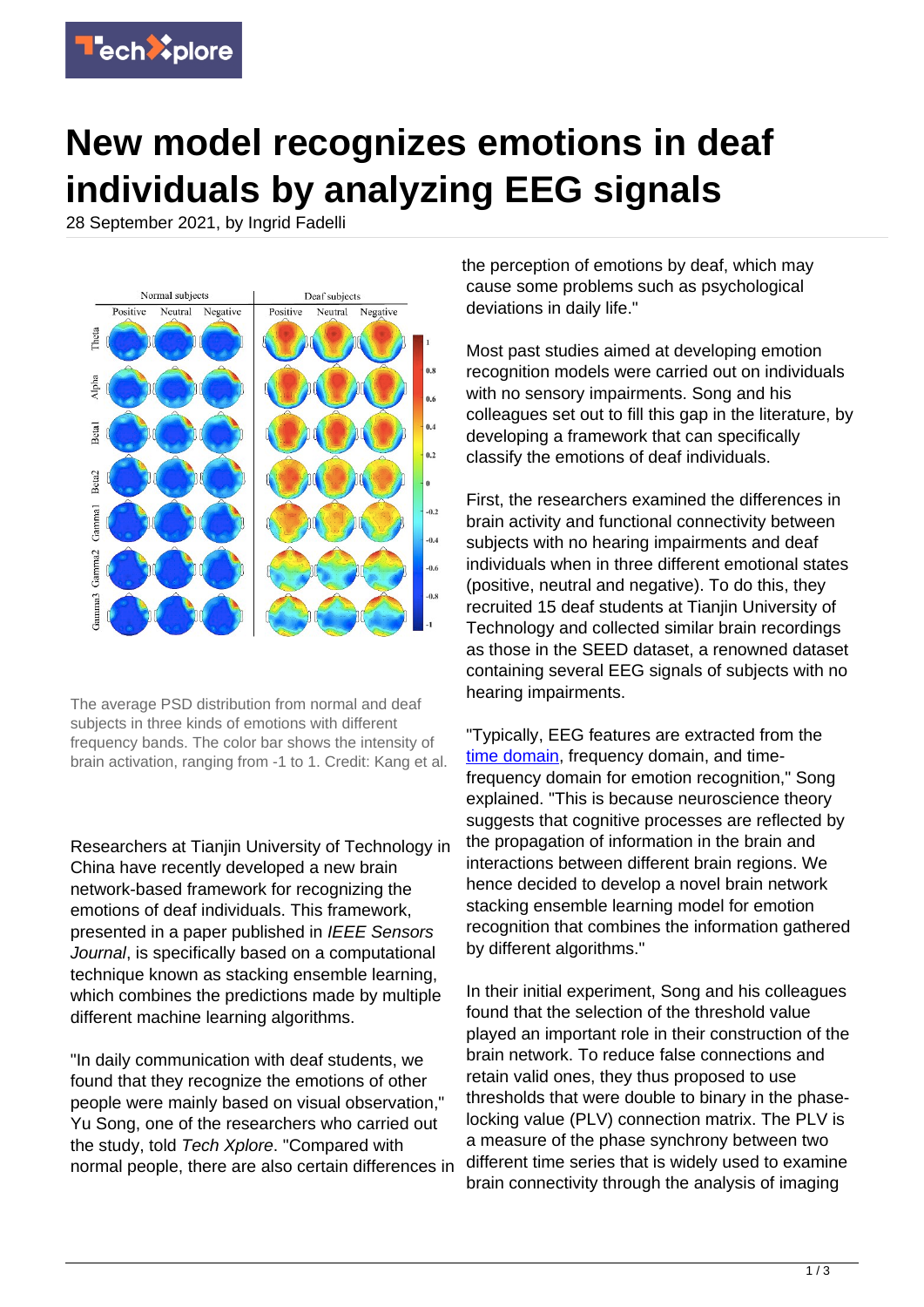

data, such as MEG and EEG scans.

"We then extracted the global features and local features from the brain network and used the stacking ensemble learning framework we developed to classify the extracted features," Song said. "Our experimental results show that the proposed model can learn discriminative and domain-robust EEG features for improving the accuracy of emotion recognition. Differently from [deep learning](https://techxplore.com/tags/deep+learning/), our model is also suitable for small sample data and can effectively reduce the risk of overfitting."

In their experiments, Song and his colleagues found that their model could recognize the emotions of deaf individuals with significantly greater accuracy than it recognized the emotions of people with no hearing impairments. A possible explanation for this is that deaf individuals have a simpler understanding of emotions due to their lack higher activation in the occipital and parietal lobes, of one channel associated with emotion acquisition. and lower activation in the temporal lobe. These



Connections between channels in the adjacency matrix (w?0.5, w\_red>w\_blue), under different emotional states respectively. The red solid lines denote stronger linkages compared to blue solid lines. Credit: Kang et al.

Remarkably, the researchers' model significantly

outperformed other state-of-the-art models for emotion recognition. In addition, the team found that the differences in brain activity and functional connectivity between deaf and non-hearingimpaired subjects were more obvious in emotionally charged states than in neutral conditions.

"For normal subjects, we found that the left prefrontal and [temporal lobes](https://techxplore.com/tags/temporal+lobes/) are probably the most abundant emotion information area by investigating brain activity," Song said. "For deaf subjects, the frontal, temporal and occipital lobes are probably the most abundant emotion recognition information area."

The study provided valuable insight about the differences between the **brain activity** of deaf and hearing individuals in different emotional states. For instance, Song and his colleagues observed that compared to hearing subjects, deaf subjects exhibit differences could be related to the compensation mechanism in the brain of deaf participants as they watched the emotional movie clips showed to them during the experiment.

"We found that for normal subjects, the local interchannel relations among frontal lobes may provide useful information for emotion recognition, and the global inter-channel relations between frontal, parietal, and occipital lobes may also provide useful information," Song said. "For deaf subjects, on the other hand, the global inter-channel relations among frontal, temporal, and occipital lobes are of great significance for emotion recognition, as well as inter-channel relations between right and left hemispheres of the brain may also provide useful information."

The study could have several important implications. First, the work could improve the current understanding of how emotional states are manifested in the brains of deaf individuals and how this differs from emotional processing in people with no hearing impairments.

In addition, the emotion recognition model they developed could be used to identify the emotions of deaf people both in everyday and clinical settings.